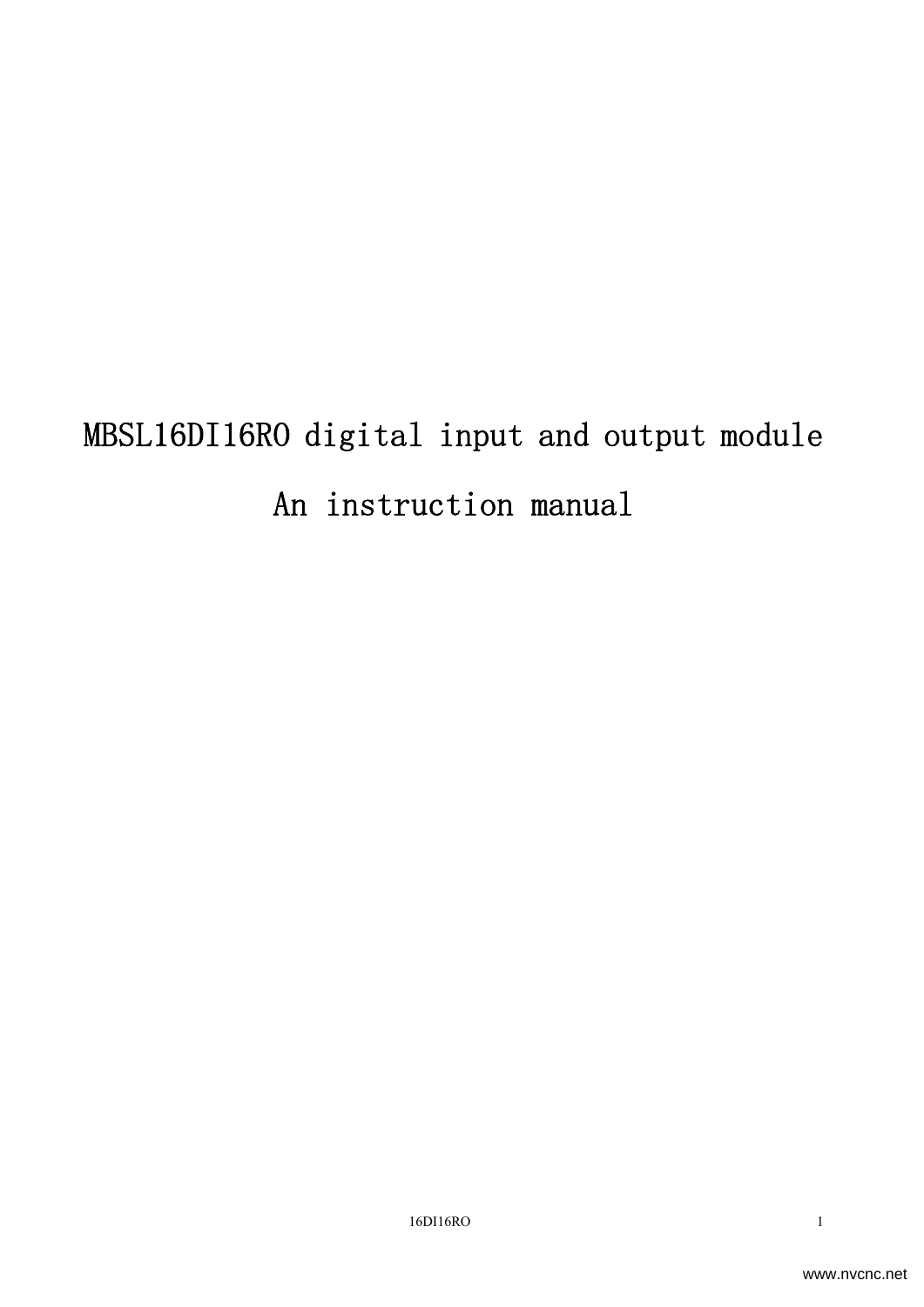#### Chapter 1 product introduction

#### First, product overview

The MBSL16DI16RO module is the 16 digital isolating input, the 16 circuit digital relay isolation output module, and the output by isolating the RS485 interface. The module uses standard Modbus RTU communication, which can directly fit various configuration software of host computer, PLC, DCS and so on. The electrical signal of module power and RS485 communication is isolated from each other, effectively restraining all kinds of mode and common mode interference, and also ensuring the stable and reliable work of the module.

1. Using RS485 MODBUS RTU standard communication, it can be organized with the configuration software of the upper computer, PLC, industrial touch screen and so on.

2. signal control, power supply and RS485 communication electrical signals are isolated from each other.

3. The communication circuit adopts lightning protection, anti-jamming design and power polarity protection.

4. RS485 communication signal output interface adopts overvoltage over current double protection.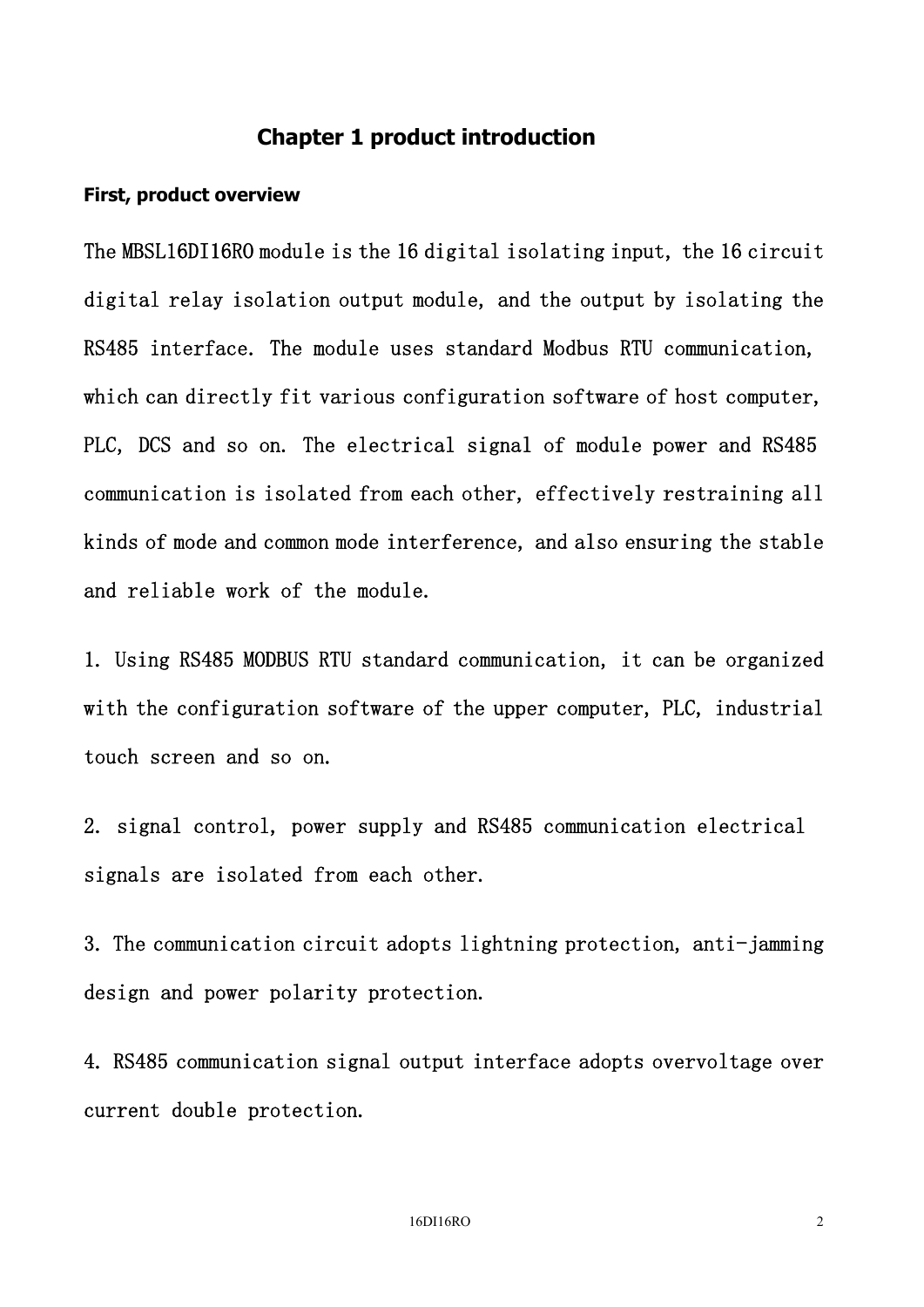# 5. It can be widely used for signal acquisition and control of industrial field equipment.

#### 6. The communication format can be set up by software.

|  |  |  | Two, the main technical indicators |
|--|--|--|------------------------------------|
|--|--|--|------------------------------------|

| project                         | Technical indicators                                                                                                   |  |  |  |  |  |  |
|---------------------------------|------------------------------------------------------------------------------------------------------------------------|--|--|--|--|--|--|
|                                 | 1. Input channel: 16 way digital input                                                                                 |  |  |  |  |  |  |
| Signal input /                  | 2.<br>output channel: 16 road relay output                                                                             |  |  |  |  |  |  |
| output                          | 3.<br>load capacity: resistive load 5A/ channel                                                                        |  |  |  |  |  |  |
|                                 | 1. communication protocol: MODBUS-RTU                                                                                  |  |  |  |  |  |  |
|                                 | 2. interface type: isolation RS485 communication, output interface using<br>overvoltage over current double protection |  |  |  |  |  |  |
| Communication<br>output         | 3. baud rates: 4800bps, 9600bps, 19200bps, 38400bps, 57600bps                                                          |  |  |  |  |  |  |
|                                 | 4. checkout bit: no check, parity check, odd check                                                                     |  |  |  |  |  |  |
|                                 | 5. settings: module address, baud rate, check bit can be set up by software                                            |  |  |  |  |  |  |
|                                 | 6. communication distance: @9600bps 1200 meters                                                                        |  |  |  |  |  |  |
| Module size and<br>installation | 1, 1, installation way: Standard DIN guide installation or screw<br>installation                                       |  |  |  |  |  |  |
| method                          | $2\sim$<br>2. The shape size: $125 \times 90 \times 43$ mm                                                             |  |  |  |  |  |  |
| work<br>environment             | Temperature: $-10$ $\degree$ +60 C humidity: 35 $\degree$ 85% (non - condensation)                                     |  |  |  |  |  |  |
| Working power                   | 1. power supply voltage: 10V ~ 28V wide range power supply, polarity<br>protection with power supply                   |  |  |  |  |  |  |
| supply                          | 2. power consumption: less than 5W                                                                                     |  |  |  |  |  |  |

#### Three. Interface definition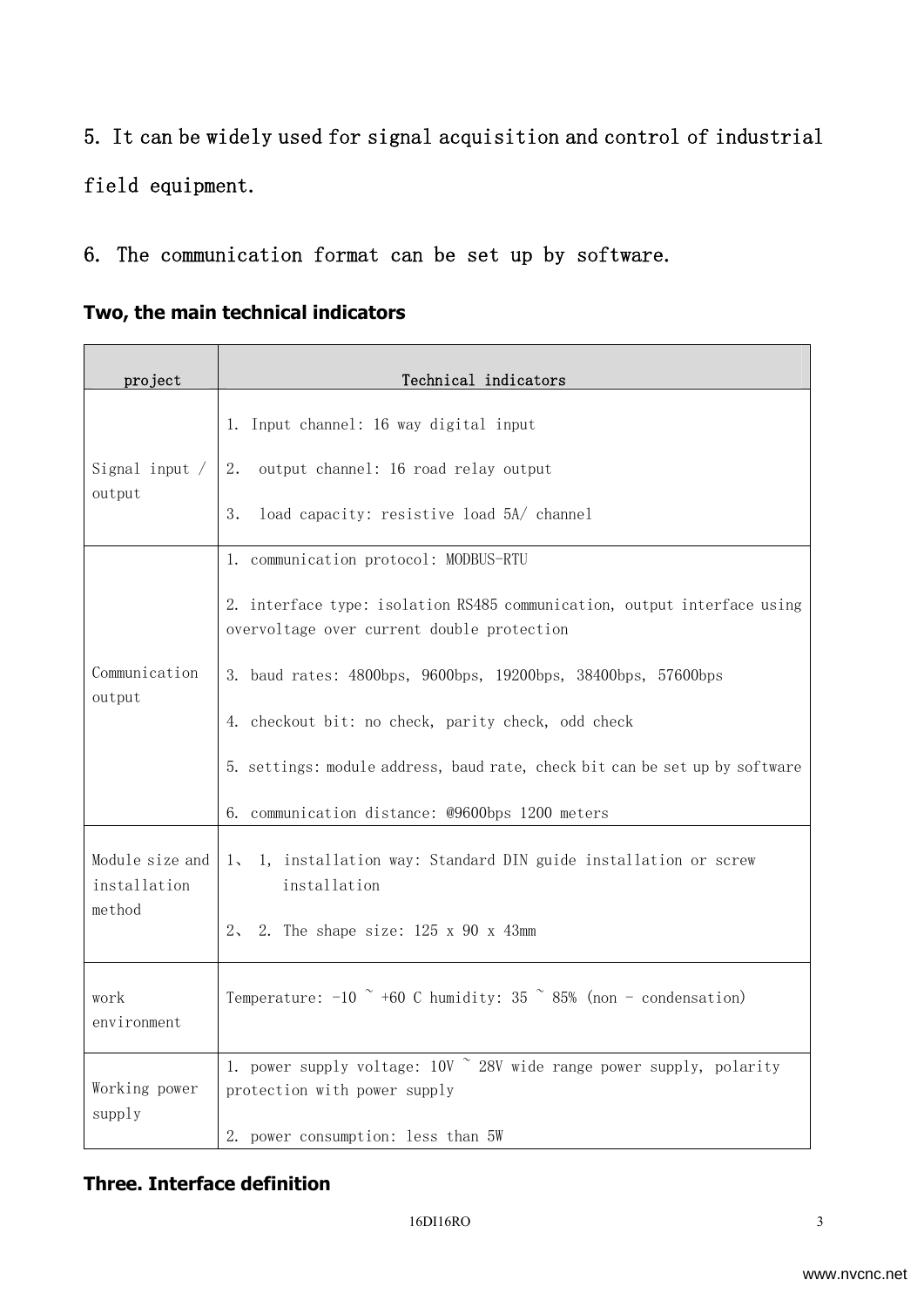| Terminal name   | Description                                | Terminal<br>name | Description               |
|-----------------|--------------------------------------------|------------------|---------------------------|
| $PW+$           | External<br>power<br>input<br>positive end | 485A             | RS485 signal A+           |
| $PW-$           | External<br>input<br>power<br>negative end | 485B             | RS485 signal B-           |
| DI1             | Digital input channel 1                    | D <sub>01</sub>  | Digital output channel 1  |
| DI2             | Digital input channel 2                    | D02              | Digital output channel 2  |
| DI3             | Digital input channel 3                    | D03              | Digital output channel 3  |
| DI4             | Digital input channel 4                    | D04              | Digital output channel 4  |
| DI5             | Digital input channel 5                    | D <sub>05</sub>  | Digital output channel 5  |
| DI <sub>6</sub> | Digital input channel 6                    | D <sub>06</sub>  | Digital output channel 6  |
| DI7             | Digital input channel 7                    | D07              | Digital output channel 7  |
| DI8             | Digital input channel 8                    | D08              | Digital output channel 8  |
| DI9             | Digital input channel 9                    | D <sub>0</sub> 9 | Digital output channel 9  |
| DI10            | Digital input channel 10                   | D10              | Digital output channel 10 |
| DI11            | Digital input channel 11                   | D11              | Digital output channel 11 |
| DI12            | Digital input channel 12                   | D12              | Digital output channel 12 |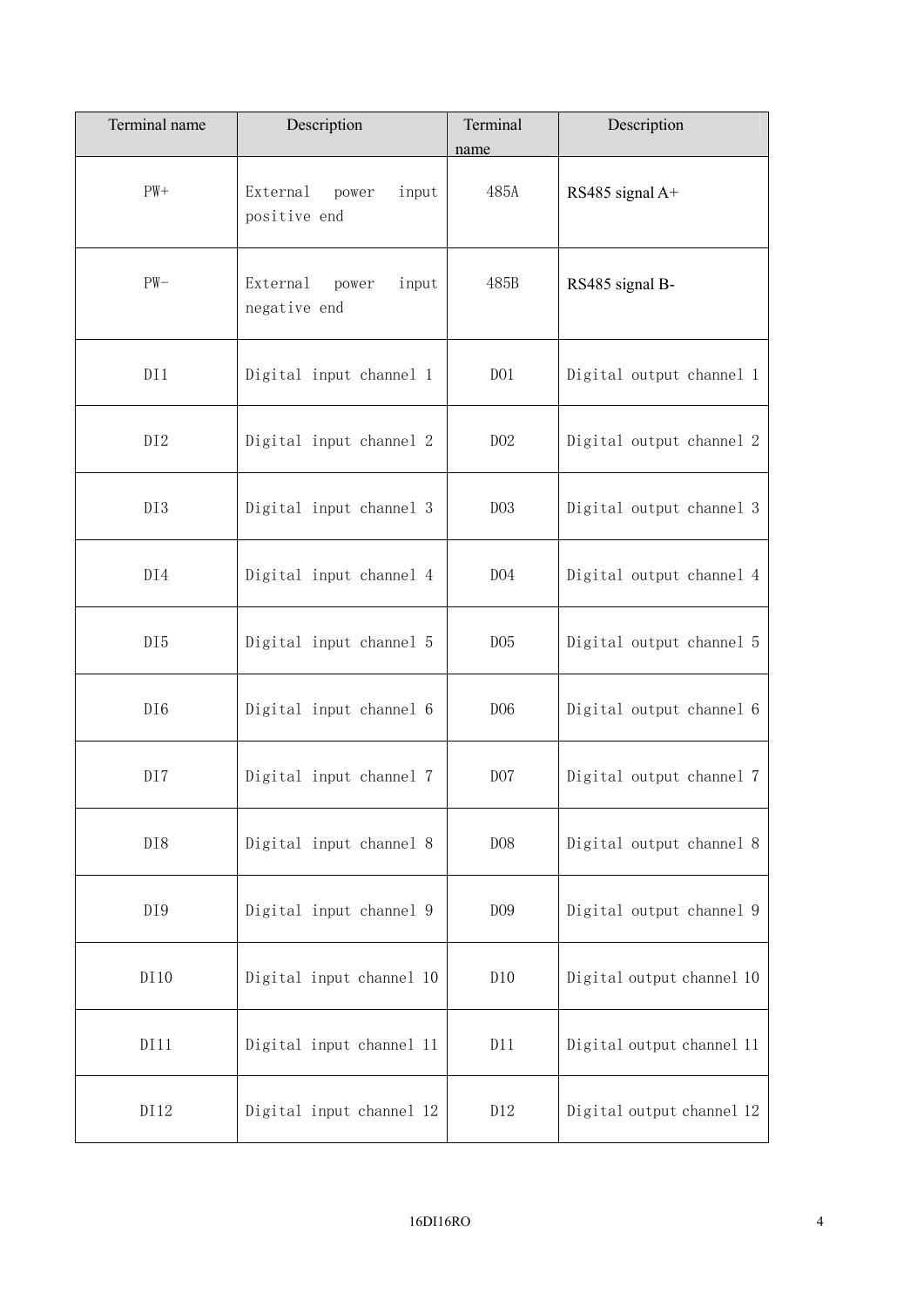| DI13       | Digital input channel 13 | D13        | Digital output channel 13 |
|------------|--------------------------|------------|---------------------------|
| DI 14      | Digital input channel 14 | D14        | Digital output channel 14 |
| DI15       | Digital input channel 15 | D15        | Digital output channel 15 |
| DI16       | Digital input channel 16 | D16        | Digital output channel 16 |
| <b>COM</b> | 输入公共端                    | <b>COM</b> | 输出公共端                     |



#### Four. Schematic diagram of module connection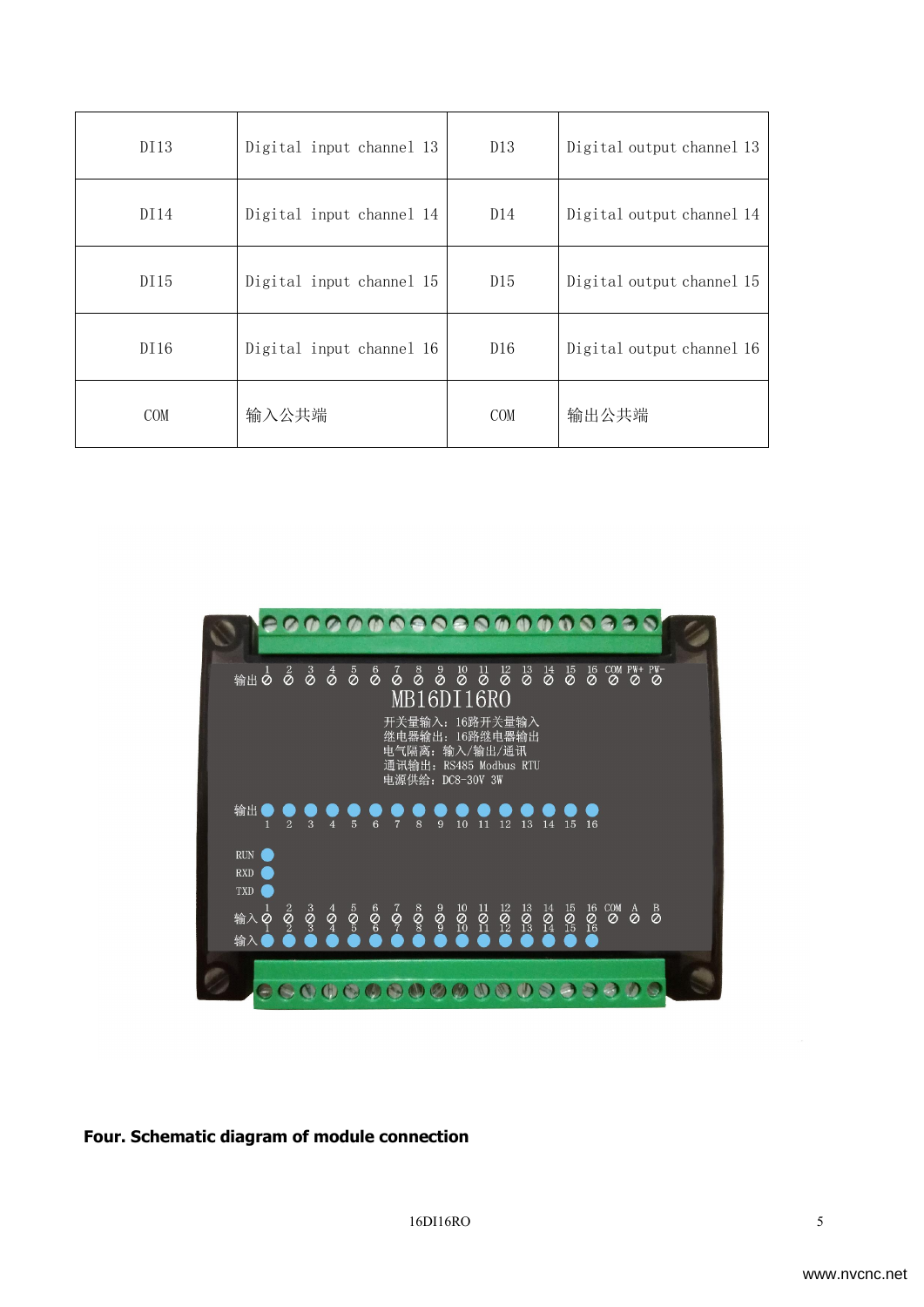

Five. Communication instructions

1. Communication parameters (factory value):9600, N, 8, 1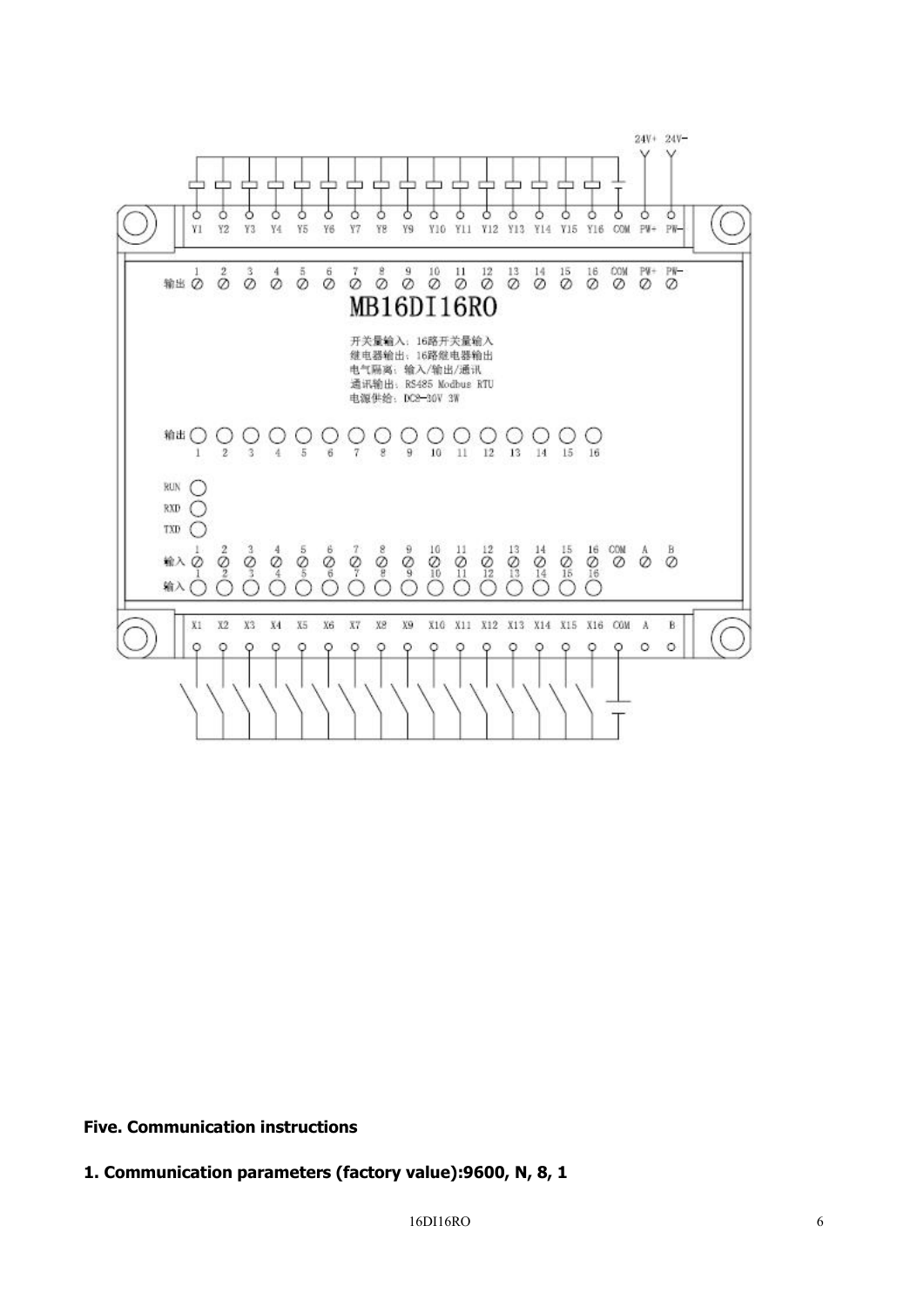| Parameter    | description   |  |  |
|--------------|---------------|--|--|
| 9600         | baud rate     |  |  |
| N (no check) | Checkout bit  |  |  |
| 8            | Data bit      |  |  |
|              | Stop position |  |  |

|   | Modbus Poll - [Mbpoll_16DIO_03]                               |       |       | ModScan32 - [ModScan32_16DIO_03]                                                                                                                                                                                                                                                                                                                    |                                                                                                            |  |
|---|---------------------------------------------------------------|-------|-------|-----------------------------------------------------------------------------------------------------------------------------------------------------------------------------------------------------------------------------------------------------------------------------------------------------------------------------------------------------|------------------------------------------------------------------------------------------------------------|--|
|   |                                                               |       |       |                                                                                                                                                                                                                                                                                                                                                     | B 文件(E) 连接(C) 配置(S) 视图(V) 窗口(W) 帮助(H)                                                                      |  |
|   | File Edit Connection Setup Functions Display View Window Help |       |       | $\begin{picture}(150,10) \put(0,0){\line(1,0){10}} \put(15,0){\line(1,0){10}} \put(15,0){\line(1,0){10}} \put(15,0){\line(1,0){10}} \put(15,0){\line(1,0){10}} \put(15,0){\line(1,0){10}} \put(15,0){\line(1,0){10}} \put(15,0){\line(1,0){10}} \put(15,0){\line(1,0){10}} \put(15,0){\line(1,0){10}} \put(15,0){\line(1,0){10}} \put(15,0){\line($ |                                                                                                            |  |
|   |                                                               |       |       |                                                                                                                                                                                                                                                                                                                                                     | $\boxed{50}$ $\boxed{10}$ $\boxed{13}$ $\boxed{50}$ $\boxed{50}$ $\boxed{50}$ $\boxed{50}$ $\boxed{50}$    |  |
|   | $Tx = 1729$ : Err = 0: ID = 1: F = 03: SR = 60ms              |       |       |                                                                                                                                                                                                                                                                                                                                                     | 设备ID(#<br>$\vert$ 1<br>查询次数:<br>有效设备响应:<br>起始地址 0001<br>MODBUS点样式OFFEE<br>16<br>03:保存输入信号<br>长度:02<br>复位控制 |  |
|   | Alias                                                         | 00000 | Alias | 00010                                                                                                                                                                                                                                                                                                                                               |                                                                                                            |  |
|   | 保持寄存器数字量输入地址1                                                 |       |       |                                                                                                                                                                                                                                                                                                                                                     | $\vert 0 \rangle$<br>$40001:$ <                                                                            |  |
|   | 保持寄存器数字量输入地址2                                                 |       |       |                                                                                                                                                                                                                                                                                                                                                     | 0 <sub>0</sub><br>$40002: \leq$<br>1<br>$40003: \leq$                                                      |  |
|   | 地址站                                                           |       |       |                                                                                                                                                                                                                                                                                                                                                     | $2\rangle$<br>40004:<br>1<br>40005:                                                                        |  |
| 3 | 波特率                                                           |       |       |                                                                                                                                                                                                                                                                                                                                                     | $\circ$<br>40006: <                                                                                        |  |
|   | 校验位                                                           |       |       |                                                                                                                                                                                                                                                                                                                                                     | 40007: 〈16126〉<br>$40008: \leq$<br>$\vert 0 \rangle$                                                       |  |
|   | 能功码选择控制位                                                      |       |       |                                                                                                                                                                                                                                                                                                                                                     | $\vert 0 \rangle$<br>$40009: \leq$<br>0 <sub>2</sub><br>$40010: \leq$                                      |  |
| 6 | 品产版本号                                                         | 16126 |       |                                                                                                                                                                                                                                                                                                                                                     | $\vert 0 \rangle$<br>40011:                                                                                |  |
|   |                                                               |       |       |                                                                                                                                                                                                                                                                                                                                                     | 0 <sub>2</sub><br>$40012: \leq$<br>$\vert 0 \rangle$<br>$40013: \leq$                                      |  |
| 8 | 保持寄存器数字量输出地址1                                                 |       |       |                                                                                                                                                                                                                                                                                                                                                     | 0 <sub>0</sub><br>$40014: \leq$<br>0 <sub>2</sub><br>$40015: \leq$                                         |  |
| 9 | 保持寄存器数字量输出地址2                                                 |       |       |                                                                                                                                                                                                                                                                                                                                                     | 0 <sub>0</sub><br>$40016: \leq$                                                                            |  |

|                | Modbus Poll - [Mbpoll_16DIO_02]                               |              |              | ModScan32 - [ModScan32 16DIO 02]<br>E 文件(E) 连接(C) 配置(S) 视图(V) 窗口(W)<br>帮助(H)                        |                                                          |  |  |
|----------------|---------------------------------------------------------------|--------------|--------------|-----------------------------------------------------------------------------------------------------|----------------------------------------------------------|--|--|
|                | File Edit Connection Setup Functions Display View Window Help |              |              |                                                                                                     |                                                          |  |  |
|                |                                                               |              |              | <b>a a b b b b c c</b>                                                                              |                                                          |  |  |
|                | $Tx = 1355$ : Err = 0: ID = 1: F = 02: SR = 200ms             |              |              | $\mathbf{1}$<br>设备ID (00)<br>查询次数:<br>起始地址 0001<br>MODBUS点样式()<br>有效设备响应:<br>16<br>02:输入诊断<br>长度:00 |                                                          |  |  |
|                | Alias                                                         | 00000        | <b>Alias</b> | 00010                                                                                               | 复位控制                                                     |  |  |
| $\mathbf{0}$   | 数字量输入通道1                                                      | $\mathbf{0}$ | 数字量输入通道11    |                                                                                                     | $10001: \langle 0 \rangle$                               |  |  |
|                | 数字量输入通道2                                                      |              | 数字量输入通道12    |                                                                                                     | $10002: \langle 0 \rangle$                               |  |  |
| $\overline{c}$ | 数字量输入通道3                                                      |              | 数字量输入通道13    |                                                                                                     | 10003:~ <b>0</b><br>$10004: \langle 0 \rangle$           |  |  |
| 3              | 数字量输入通道4                                                      |              | 数字量输入通道14    |                                                                                                     | $10005: \langle 0 \rangle$<br>$10006: \langle 0 \rangle$ |  |  |
| 4              | 数字量输入通道5                                                      |              | 数字量输入通道15    |                                                                                                     | 10007: <b>③</b>                                          |  |  |
| 5              | 数字量输入通道6                                                      |              | 数字量输入通道16    |                                                                                                     | 10008:~ <b>0</b><br>$10009: \langle 0 \rangle$           |  |  |
| 6              | 数字量输入通道7                                                      |              |              |                                                                                                     | $10010: \langle 0 \rangle$<br>10011: < 0                 |  |  |
| $\overline{7}$ | 数字量输入通道8                                                      |              |              |                                                                                                     | 10012: <0><br>10013: <0>                                 |  |  |
| 8              | 数字量输入通道9                                                      | $\mathbf{0}$ |              |                                                                                                     | $10014: \langle 0 \rangle$                               |  |  |
| 9              | 数字量输入通道10                                                     | 0            |              |                                                                                                     | 10015: <0><br>$10016: \langle 0 \rangle$                 |  |  |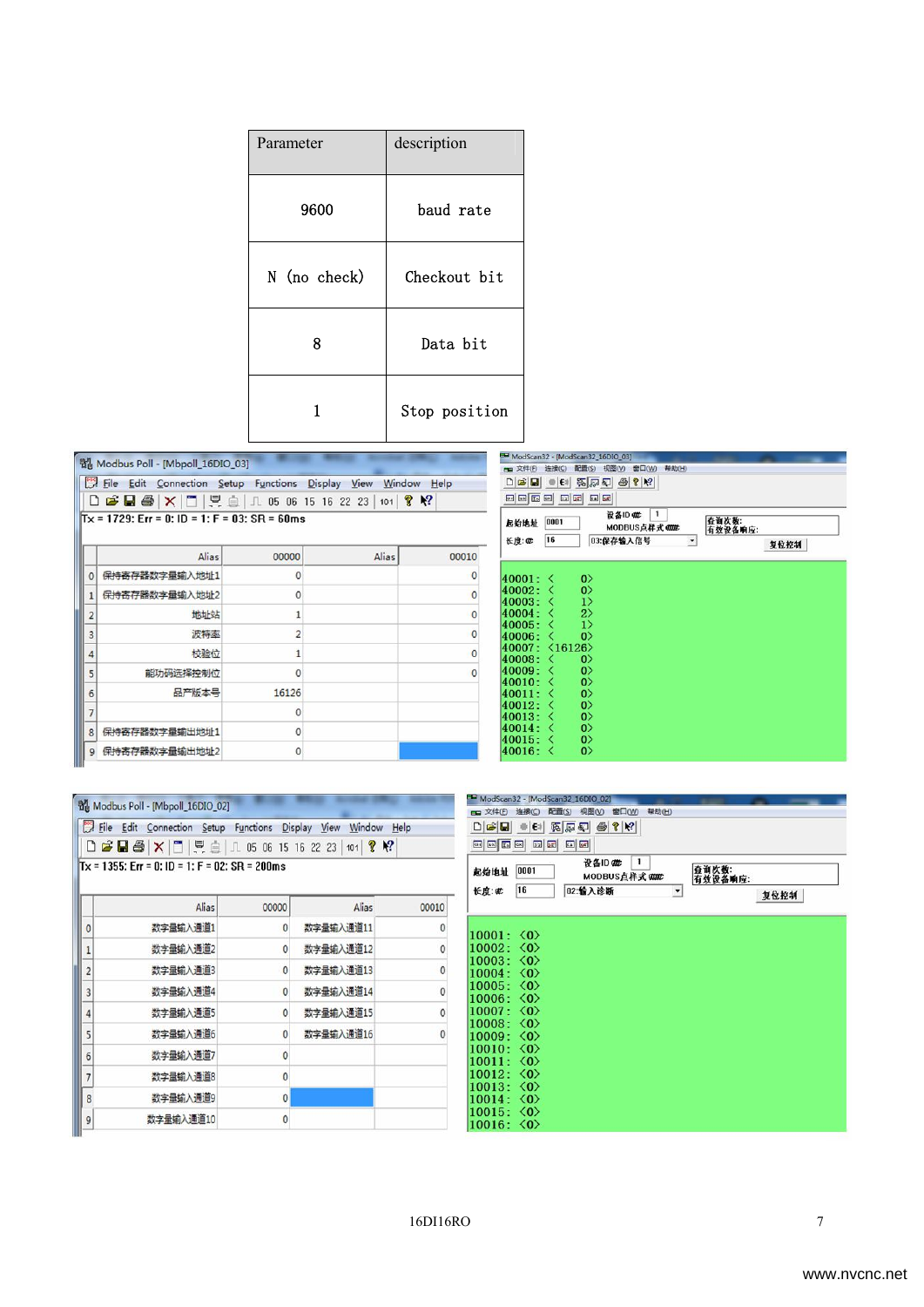| Modbus Poll - [Mbpoll 16DIO 01]                               |                                                  |          |           |       |                                                                                                 |    | ModScan32 - [ModScan32_16DIO_01]<br>帮助(H)<br>■ 文件(F) 连接(C) 配置(S) 视图(V) 窗口(W) |                  |
|---------------------------------------------------------------|--------------------------------------------------|----------|-----------|-------|-------------------------------------------------------------------------------------------------|----|------------------------------------------------------------------------------|------------------|
| File Edit Connection Setup Functions Display View Window Help |                                                  |          |           |       | $\Box \bullet \Box \blacksquare \bullet \blacksquare \bullet \blacksquare \bullet \blacksquare$ |    |                                                                              |                  |
|                                                               |                                                  |          |           |       |                                                                                                 |    | 0000000000                                                                   |                  |
|                                                               | $Tx = 909$ : Err = 0: ID = 1: F = 01: SR = 100ms |          |           |       | 起始地址 0001<br>长度:@                                                                               | 16 | 设备ID 000<br>$\mathbf{1}$<br>MODBUS点样式@0002<br>01:开关状态                        | 查询次数:<br>有效设备响应: |
|                                                               | Alias                                            | 00000    | Alias     | 00010 |                                                                                                 |    |                                                                              | 复位控制             |
| $\mathbf{0}$                                                  | 数字量输出通道1                                         |          | 数字量输出通道11 |       |                                                                                                 |    |                                                                              |                  |
|                                                               | 数字量输出通道2                                         |          | 数字量输出通道12 |       | $00001: \langle 1 \rangle$<br>$00002: \langle 1 \rangle$                                        |    |                                                                              |                  |
|                                                               | 数字量输出通道3                                         |          | 数字量输出通道13 |       | $00003: \langle 1 \rangle$                                                                      |    |                                                                              |                  |
|                                                               | 数字量输出通道4                                         |          | 数字量输出通道14 |       | $00004: \langle 1 \rangle$<br>$00005: \langle 1 \rangle$                                        |    |                                                                              |                  |
|                                                               | 数字量输出通道5                                         |          | 数字量输出通道15 |       | $00006: \langle 1 \rangle$<br>$00007: \langle 1 \rangle$                                        |    |                                                                              |                  |
|                                                               | 数字量输出通道6                                         |          | 数字量输出通道16 |       | $00008: \langle 1 \rangle$<br>$00009: \langle 1 \rangle$                                        |    |                                                                              |                  |
|                                                               | 数字量输出通道7                                         |          |           |       | $00010: \langle 0 \rangle$                                                                      |    |                                                                              |                  |
|                                                               | 数字量输出通道8                                         |          |           |       | 00011: <0><br>00012: <0>                                                                        |    |                                                                              |                  |
| 8                                                             | 数字量输出通道9                                         |          |           |       | 00013:~ <b>0</b><br>$00014: \langle 0 \rangle$                                                  |    |                                                                              |                  |
| $\overline{9}$                                                | 数字量输出通道10                                        | $\Omega$ |           |       | 00015: <0><br>00016: <0>                                                                        |    |                                                                              |                  |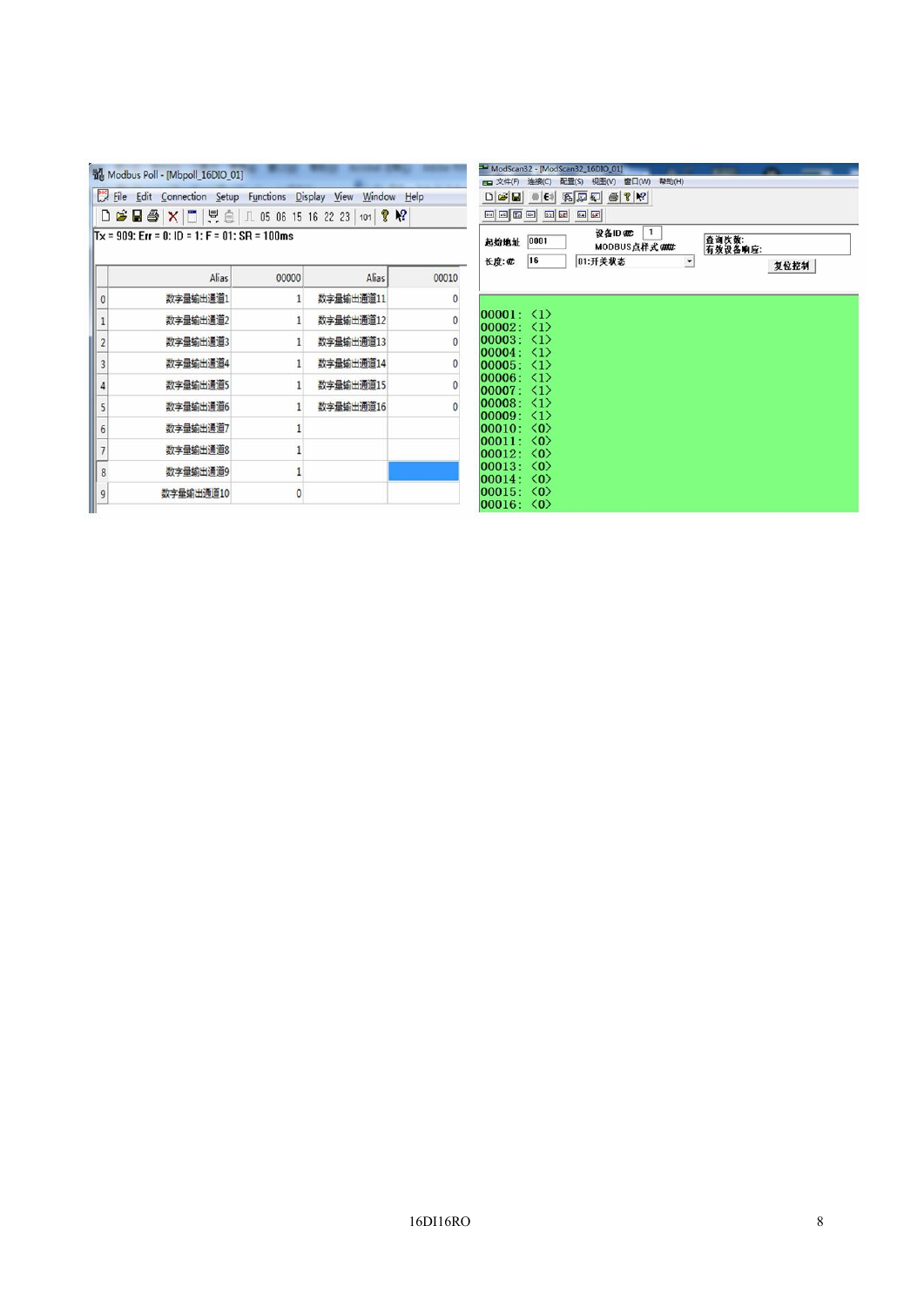# Second chapter Modbus register and communication protocol description Module supported MODBUS function code and address range

#### MODBUS function code supported by 1. modules

| Register type                                  | Address range         | Function code | Function code                       | operation                                           |
|------------------------------------------------|-----------------------|---------------|-------------------------------------|-----------------------------------------------------|
|                                                |                       | 0x01H         | Read multiple<br>coil registers     | Read the values<br>of one or more<br>coil registers |
| Output<br>$\overline{\text{coil}}$<br>register | 00001-000016          | 0x05H         | Write a coil<br>register            | Write the value<br>of a coil<br>register            |
|                                                |                       | 0x0FH         | Write one or more<br>coil registers | Write the value<br>of one or more<br>coil registers |
|                                                |                       | 0x03H         | Read multiple<br>hold registers     | Read the values<br>of one or more<br>hold registers |
| Hold register                                  | 40001-40016           | 0x 06H        | Write a single<br>hold register     | Write a data to<br>the hold<br>register             |
|                                                |                       | 0x 10H        | Write multiple<br>hold registers    | Write one or more<br>data to the hold<br>register   |
| 输入数字量                                          | 10001-100016<br>0x02H |               | Read input<br>discrete<br>quantity  | Discrete-time<br>input register                     |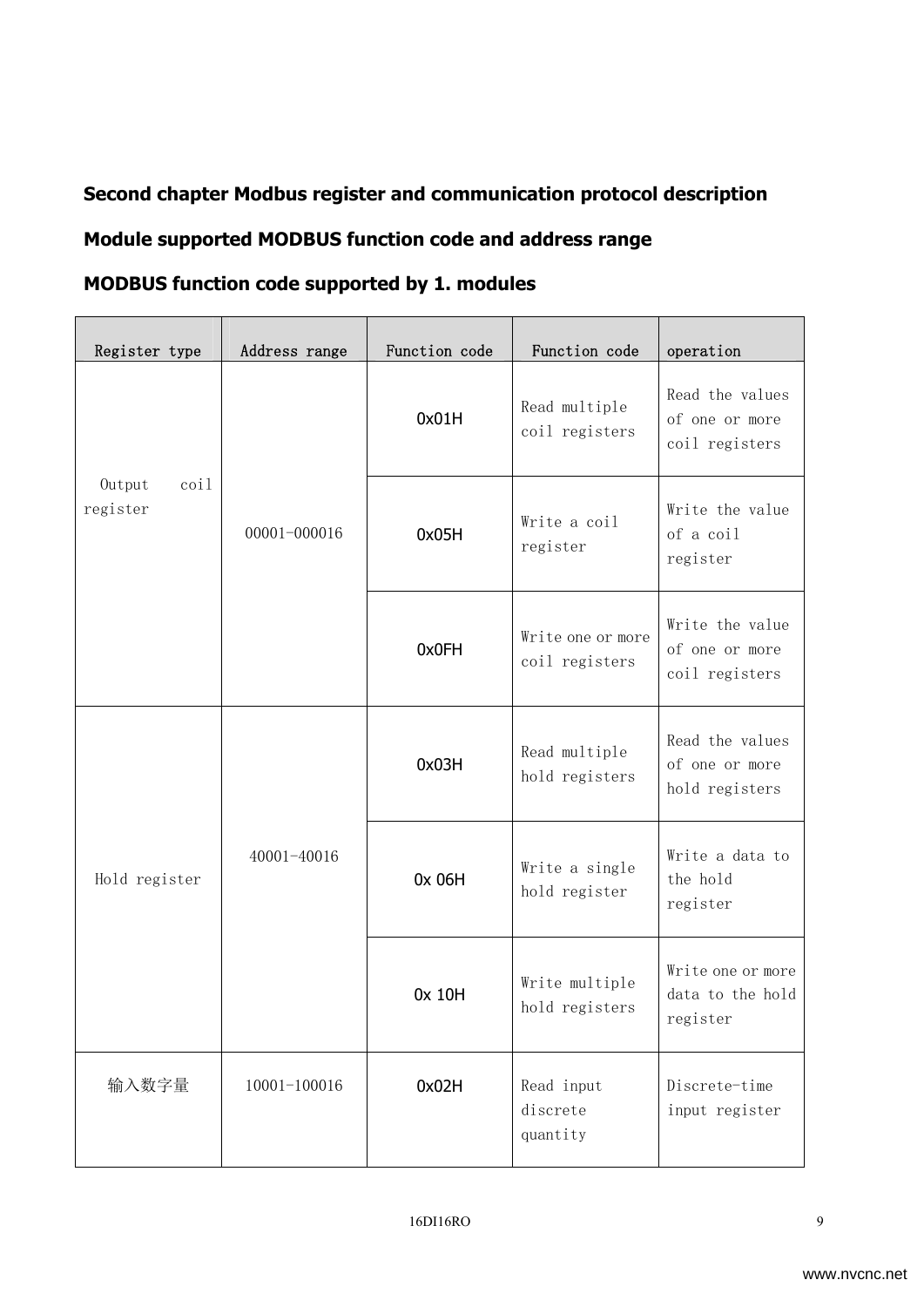#### Two. Register definition description

#### 1. output coil registers (function code: 0x01H, 0x05H, 0x0FH)

| address |                 |              | parameter length Read / write | <b>MIN</b>       | MAX          | Explain                                |
|---------|-----------------|--------------|-------------------------------|------------------|--------------|----------------------------------------|
| 00001   | DO <sub>1</sub> | $\mathbf{1}$ | Read/write                    | $\bf{0}$         | $\mathbf{1}$ | The state of the digital output bit 1  |
| 00002   | DO <sub>2</sub> | $\mathbf{1}$ | Read/write                    | $\bf{0}$         | $\mathbf{1}$ | The state of the digital output bit 2  |
| 00003   | DO <sub>3</sub> | $\mathbf{1}$ | Read/write                    | 0                | $\mathbf{1}$ | The state of the digital output bit 3  |
| 00004   | DO <sub>4</sub> | $\mathbf{1}$ | Read/write                    | $\bf{0}$         | $\mathbf{1}$ | The state of the digital output bit 4  |
| 00005   | DO <sub>5</sub> | $\mathbf{1}$ | Read/write                    | $\bf{0}$         | $\mathbf{1}$ | The state of the digital output bit 5  |
| 00006   | DO <sub>6</sub> | $\mathbf 1$  | Read/write                    | $\bf{0}$         | $\mathbf{1}$ | The state of the digital output bit 6  |
| 00007   | DO <sub>7</sub> | $\mathbf{1}$ | Read/write                    | $\bf{0}$         | $\mathbf{1}$ | The state of the digital output bit 7  |
| 00008   | DO <sub>8</sub> | $\mathbf{1}$ | Read/write                    | $\boldsymbol{0}$ | $\mathbf{1}$ | The state of the digital output bit 8  |
| 00009   | DO <sub>9</sub> | $\mathbf{1}$ | Read/write                    | $\bf{0}$         | $\mathbf{1}$ | The state of the digital output bit 9  |
| 000010  | DO10            | 1.           | Read/write                    | 0                | $1 \quad$    | The state of the digital output bit 10 |
| 000011  | DO11            | $\mathbf{1}$ | Read/write                    | $\bf{0}$         | $\mathbf{1}$ | The state of the digital output bit 11 |
| 000012  | DO12            | $\mathbf{1}$ | Read/write                    | $\bf{0}$         | $\mathbf{1}$ | The state of the digital output bit 12 |
| 000013  | DO13            | $\mathbf{1}$ | Read/write                    | $\bf{0}$         | $\mathbf{1}$ | The state of the digital output bit 13 |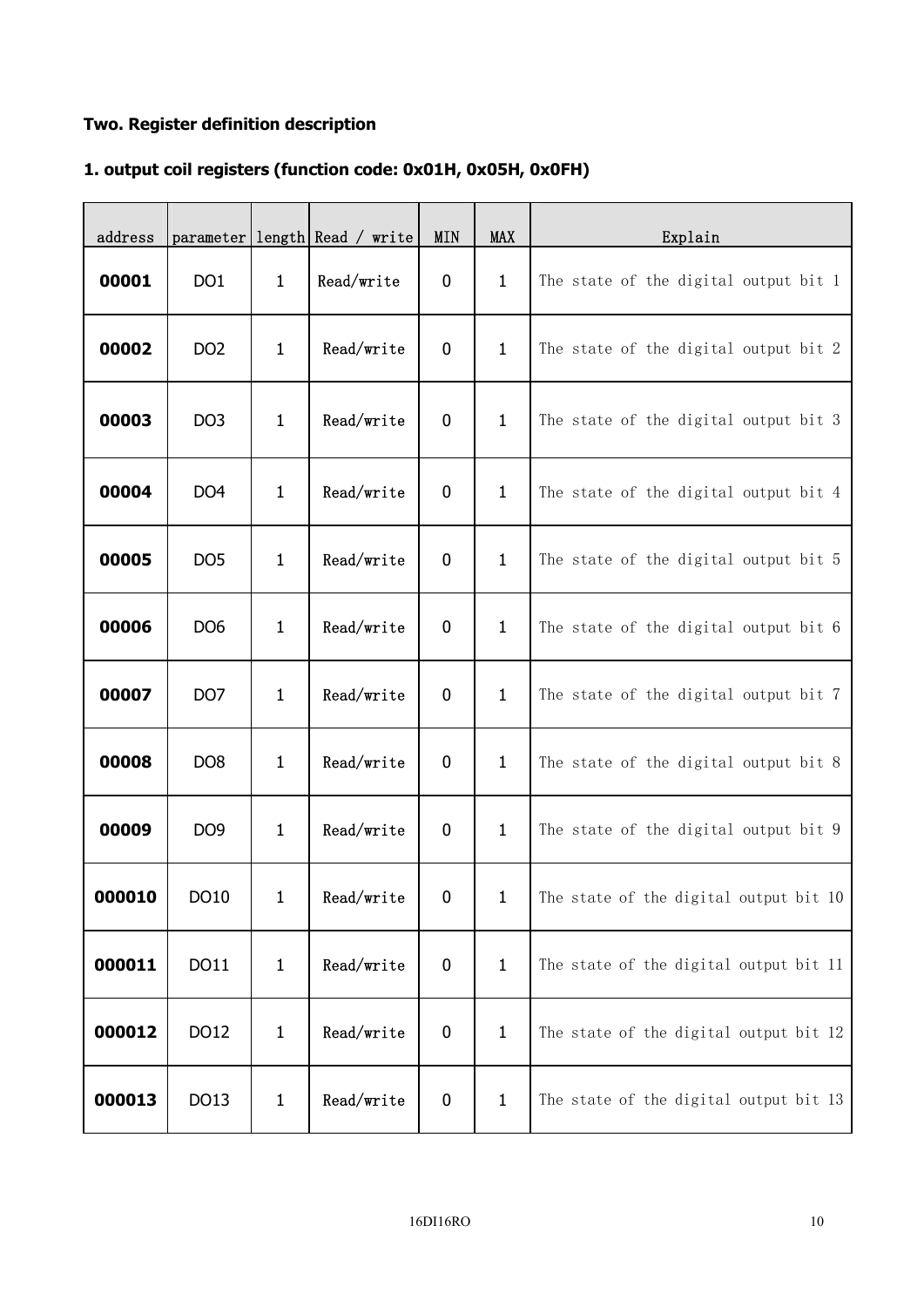| 000014 | DO14 | Read/write | $\overline{0}$ | The state of the digital output bit 14 |
|--------|------|------------|----------------|----------------------------------------|
| 000015 | DO15 | Read/write | $\overline{0}$ | The state of the digital output bit 15 |
| 000016 | DO16 | Read/write | $\mathbf 0$    | The state of the digital output bit 16 |

### 2. hold register (function code: 0x03H, 0x06H, 0x10H)

|       | address parameter             |                | length Read / write | <b>MIN</b>   | <b>MAX</b>   | Explain                                                                                                                     |
|-------|-------------------------------|----------------|---------------------|--------------|--------------|-----------------------------------------------------------------------------------------------------------------------------|
| 40001 | $DI(1^8)$                     | $\overline{2}$ | read-only           | $\mathbf 0$  | 0xff         | Read the state of 8 bits digital input                                                                                      |
| 40002 | $DI(9^16)$                    | $\overline{2}$ | read-only           | $\mathbf 0$  | 0xff         | Read the state of 8 bits digital input                                                                                      |
| 40003 | Device<br>address             | $\overline{2}$ | Read/write          | $\mathbf{1}$ | 247          | $1$ (default)                                                                                                               |
| 40004 | baud rate                     | $\overline{2}$ | Read/write          | $\mathbf{1}$ | 5            | 1(4800)<br>$2(9600)$ default<br>3(19200)<br>4(38400)<br>5(57600)                                                            |
| 40005 | Checkout<br>bit               | $\overline{2}$ | Read/write          | $\mathbf{1}$ | 3            | 1 (no check.) default 2 (odd check) 3<br>(parity check)                                                                     |
| 40006 | Function<br>code<br>selection | $\overline{2}$ | Read/write          | $\mathbf 0$  | $\mathbf{1}$ | If set to 1, the output port is controlled<br>from the hold register, and the set to 0 is<br>controlled by the 0x register. |
| 40007 | product<br>version            | $\overline{2}$ | read-only           | $\mathbf 0$  |              | Year + month + day                                                                                                          |
| 40009 | $D0(1^8)$                     | $\overline{2}$ | Read/write          | $\mathbf 0$  | 0xff         | State the state of writing 8 bits of                                                                                        |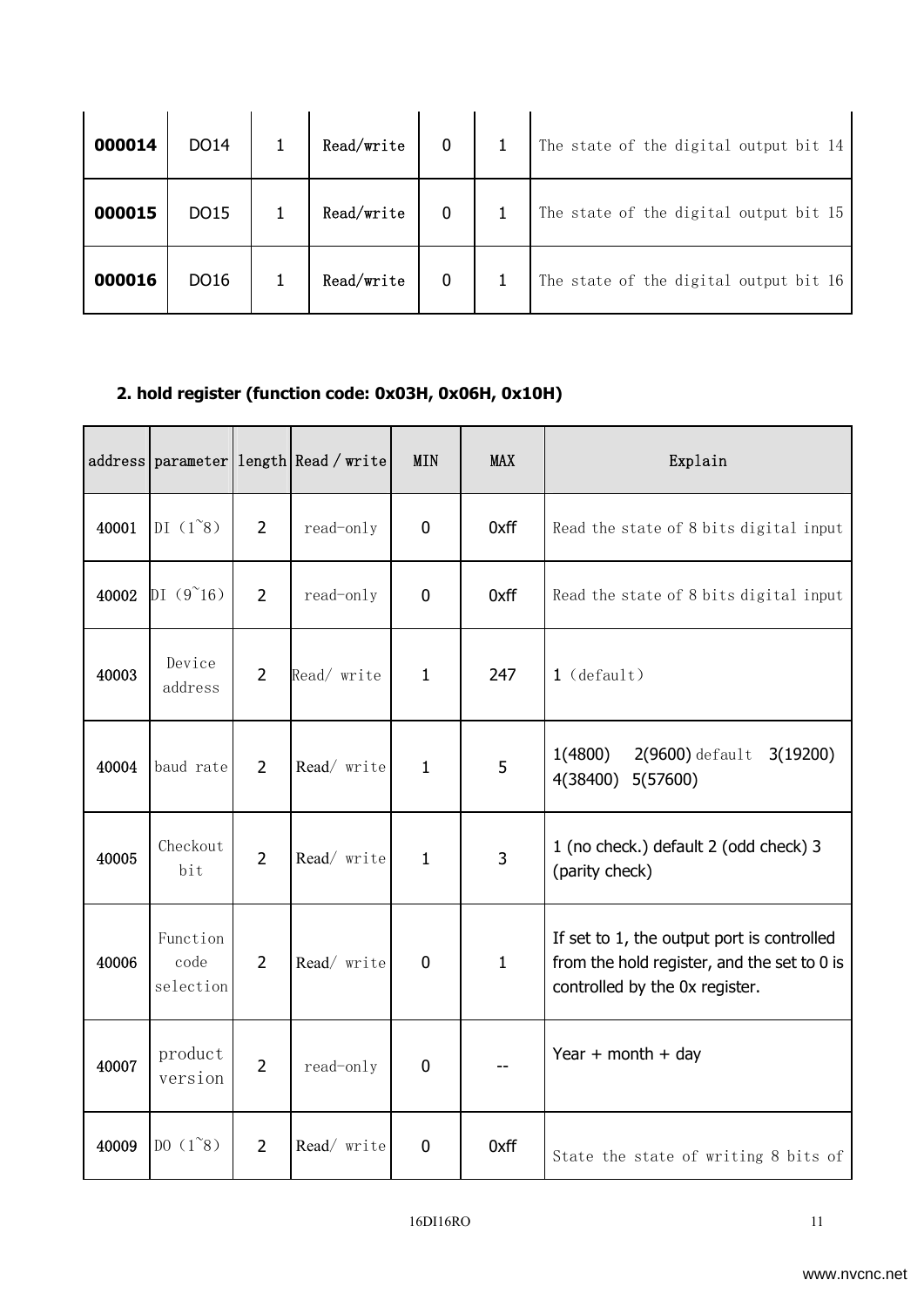|                             |               |            |      | digital output                                         |
|-----------------------------|---------------|------------|------|--------------------------------------------------------|
| 400010 $[00 (9^{\circ}16)]$ | $\mathcal{D}$ | Read/write | 0xff | State the state of writing 8 bits of<br>digital output |

### 3. discrete input register (function code: 0x02H)

| address |                 |              | parameter length Read/write | <b>MIN</b> | <b>MAX</b>   | Explain                               |  |
|---------|-----------------|--------------|-----------------------------|------------|--------------|---------------------------------------|--|
| 10001   | DI1             | $\mathbf{1}$ | read-only                   | 0          | $\mathbf{1}$ | The state of the digital input bit 1  |  |
| 10002   | DI <sub>2</sub> | $\mathbf{1}$ | read-only                   | 0          | $\mathbf{1}$ | The state of the digital input bit 2  |  |
| 10003   | DI3             | $\mathbf{1}$ | read-only                   | 0          | $\mathbf{1}$ | The state of the digital input bit 3  |  |
| 10004   | DI <sub>4</sub> | $\mathbf{1}$ | read-only                   | 0          | $\mathbf{1}$ | The state of the digital input bit 4  |  |
| 10005   | DI <sub>5</sub> | $\mathbf{1}$ | read-only                   | 0          | $\mathbf{1}$ | The state of the digital input bit 5  |  |
| 10006   | DI <sub>6</sub> | $\mathbf{1}$ | read-only                   | 0          | $\mathbf{1}$ | The state of the digital input bit 6  |  |
| 10007   | DI7             | $\mathbf{1}$ | read-only                   | 0          | $\mathbf{1}$ | The state of the digital input bit 7  |  |
| 10008   | DI8             | $\mathbf{1}$ | read-only                   | 0          | $\mathbf{1}$ | The state of the digital input bit 8  |  |
| 10009   | DI <sub>9</sub> | $\mathbf{1}$ | read-only                   | 0          | $\mathbf{1}$ | The state of the digital input bit 9  |  |
| 100010  | DI10            | $\mathbf{1}$ | read-only                   | 0          | $\mathbf{1}$ | The state of the digital input bit 10 |  |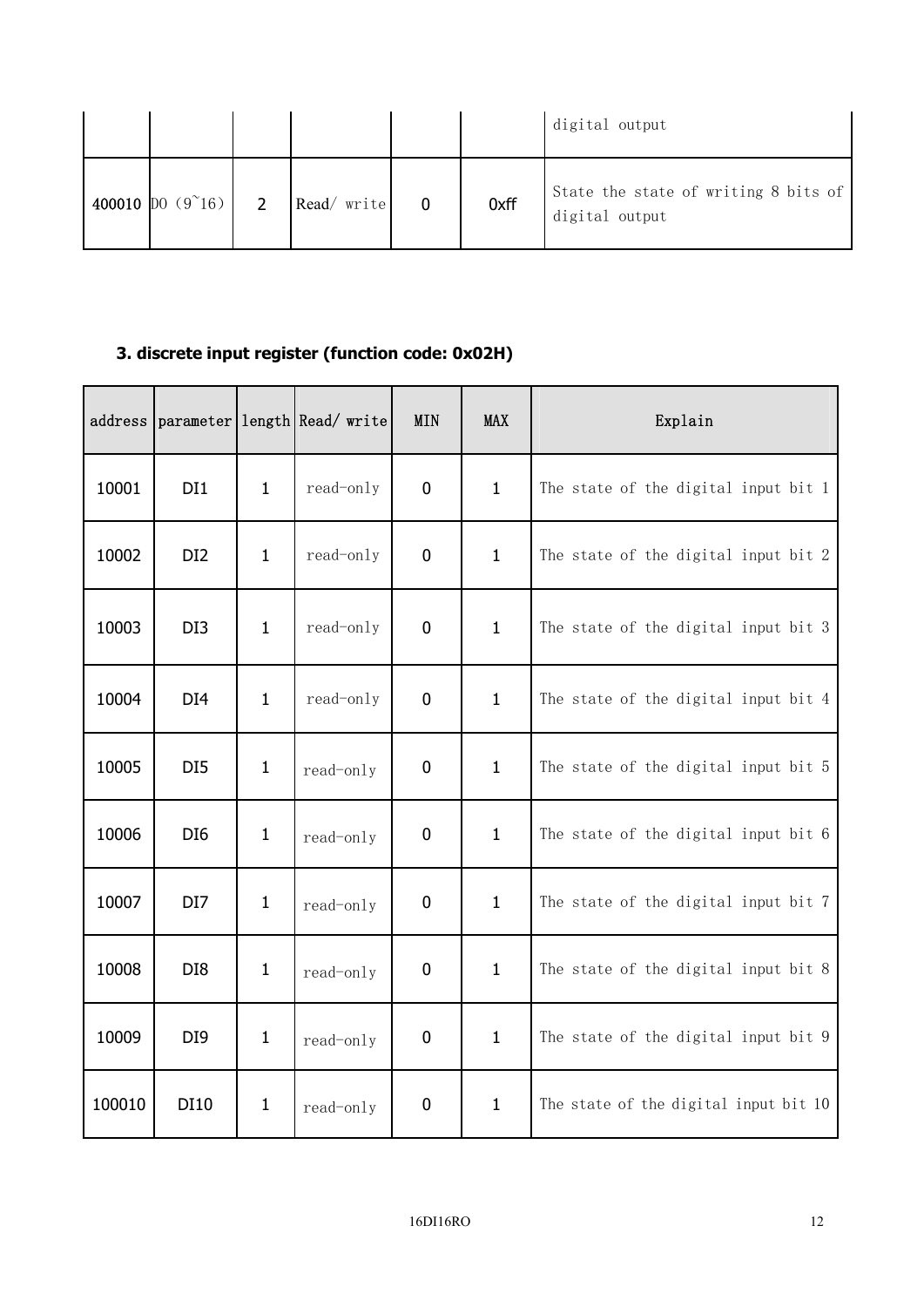| 100011 | <b>DI11</b> | 1 | read-only | $\mathbf 0$      | $\mathbf{1}$ | The state of the digital input bit 11 |
|--------|-------------|---|-----------|------------------|--------------|---------------------------------------|
| 100012 | DI12        | 1 | read-only | $\mathbf 0$      | $\mathbf{1}$ | The state of the digital input bit 12 |
| 100013 | DI13        | 1 | read-only | $\boldsymbol{0}$ | $\mathbf{1}$ | The state of the digital input bit 13 |
| 100014 | DI14        | 1 | read-only | 0                | $\mathbf{1}$ | The state of the digital input bit 14 |
| 100015 | DI15        | 1 | read-only | 0                | 1            | The state of the digital input bit 15 |
| 100016 | DI16        | 1 | read-only | 0                | $\mathbf{1}$ | The state of the digital input bit 16 |

# Third chapter product configuration

## First. Communication settings

### 1. communication parameters of default out of factory

| project         | Register<br>address | Explain                                                     | Default value |
|-----------------|---------------------|-------------------------------------------------------------|---------------|
| address         | 40003               | $1$ (default)                                               | 1             |
| baud<br>rate    | 40004               | 1(4800)<br>2(9600) default 3(19200)<br>4(38400)<br>5(57600) | $\mathbf{2}$  |
| Checkout<br>bit | 40005               | 1 (no check.) default 2 (odd check) 3 (parity<br>check)     | $\mathbf{1}$  |
| Data bit        |                     | Non adjustable                                              | 8 position    |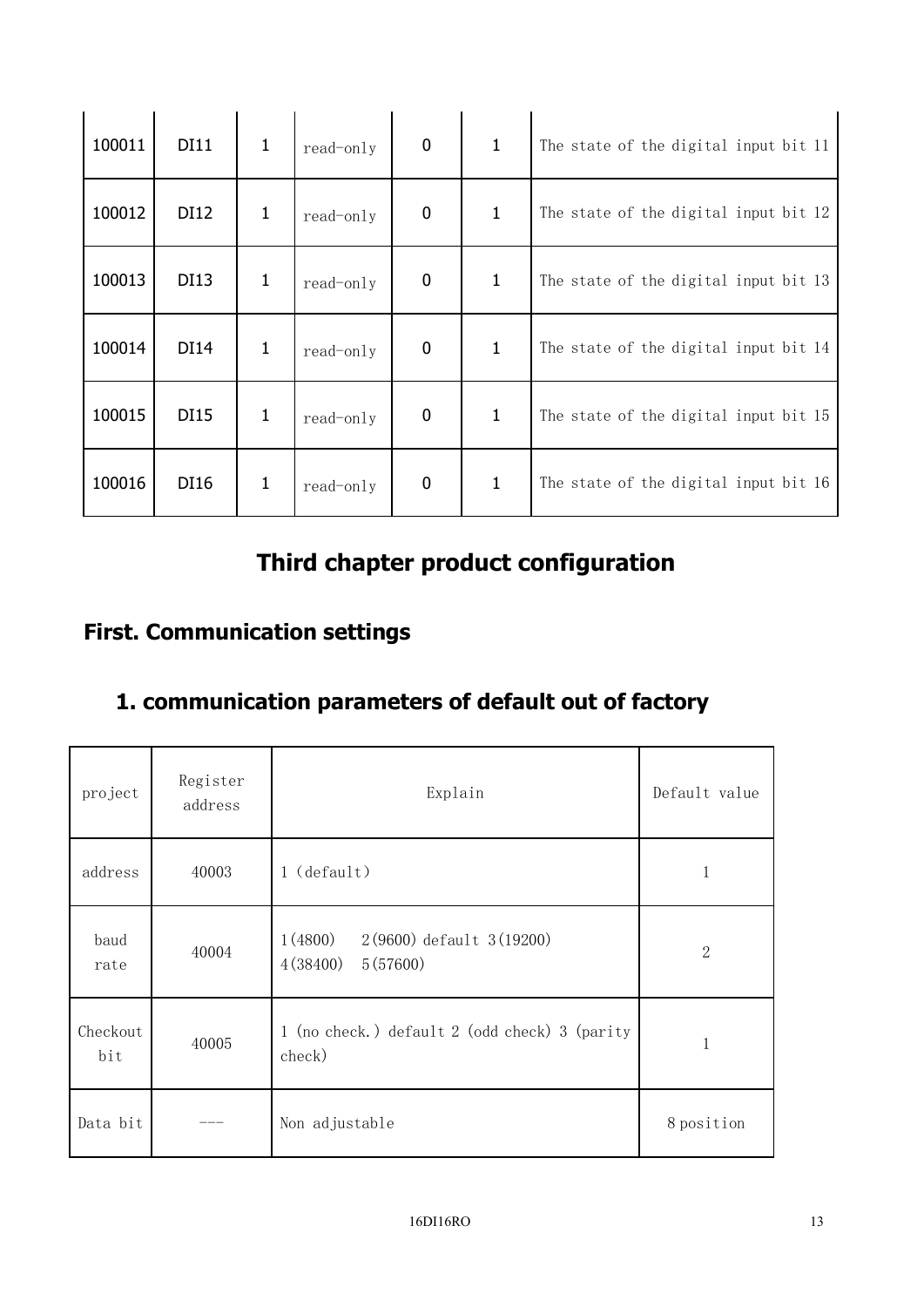#### 2. reset communication parameters

1. In order to prevent the user from forgetting the set of communication parameters, it can not communicate with the module. The recovery initialization function is specially designed.

2. use toothpicks to hold the button behind the module for 3 seconds or more until the module "RUN" red indicator lights flicker and release the button pressed, and the RUN lamp flashes 3 times, then it will return to normal (running state), that is, restore the factory settings. After cutting off the module power, the communication parameters have been reset to the default value.

#### Two. Communication indicator light

1. after the module is on power, the module red work indicator "RUN" is often lit, and when the reset button is pressed, it will flicker at three times at 1 second interval.

2. In module communication, the communication indicator flashes according to the received data "RXD", and the "TXD" flicker of the data is flickered after the CPU processing. When the communication is not